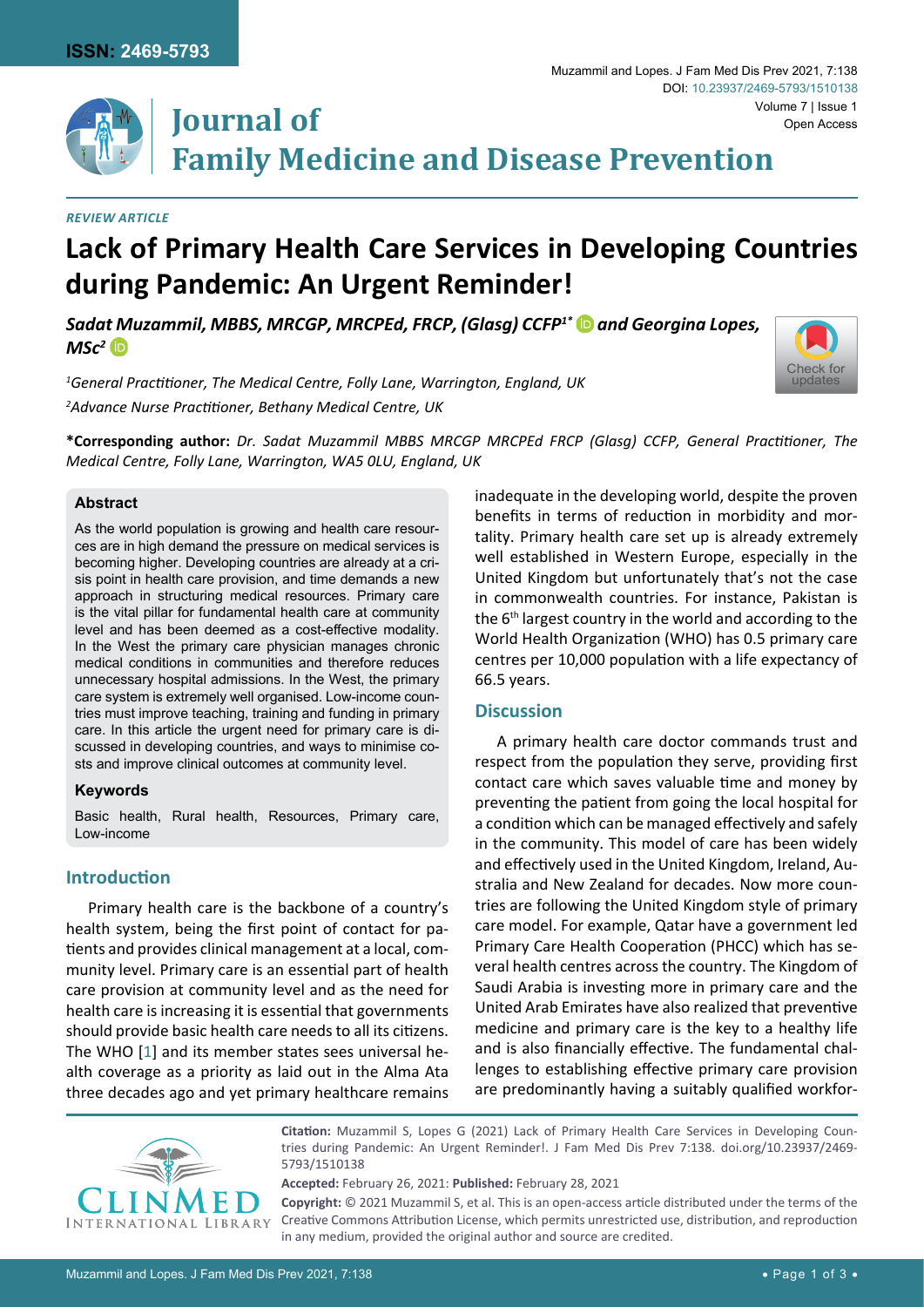ce; adequate financing; quality assurance; ensuring patient safety [[2\]](#page-2-1).

In Pakistan, the provision of quality health care has never been an area of priority for the planners or policy makers [[3](#page-2-2)]. Alongside many other countries, preference has been given to 'vertical healthcare programmes', focusing on specific priorities which has resulted in fragmentation of care [[4](#page-2-3)]. The concept of a Basic health Unit (BHU) was established, and the idea was to provide essential care to its citizens at community level. There are approximately 5,301 BHUs in the country, each encompassing a catchment population of around 10,000-20,000 people to improve the standards of health services [[5](#page-2-4)]. Unfortunately, due to the lack of political will, mismanagement of health care funding and almost no interest from the health care staff to work in the rural areas made these facilities less effective [[6](#page-2-5),[7](#page-2-6)]. The lack of schooling, infrastructure, water, electricity in rural areas necessitates health care workers from cities to move to BHUs which are the backbone for the rural communities. Due to these reasons the gap in service provision has been filled by the mushrooming of the private health sector. Most of the health facilities are privately owned and charges vary depending on services but the cost of private treatment in the country is high and not within reach of most of its citizens [[8](#page-2-7)]. The distribution of wealth is significantly unequal meaning only the top 10 percent of the population can access private healthcare, whilst almost a quarter of the population live below the poverty line [[9](#page-2-8)]. The World Health Organization recommends allocating 6 percent of the GDP to the health sector. However, the total expenditure on health is about 2.4 percent of GDP, of which private expenditure constitutes 83.6 percent [[10\]](#page-2-9). Public health expenditure was 0.9 percent of GDP in 2014-15 which is a clear reflection of poor political commitment towards healthcare. Moreover, the expenditure on healthcare provision in Pakistan is the lowest in South Asia [[11](#page-2-10)]. The cost of outpatient visits has increased with a ratio of 2:5 over a decade while the budget has not proportionally increased [[12](#page-2-11)]. Every patient who visits the outpatient clinic bears a cost for the government health facility and if the country's budget is minimal and not being utilized effectively then the standard of services decreases [[13](#page-2-12)]. Because of the increase in health care demand and the chronic lack of resources the dissatisfaction amongst doctors is high especially at the middle grade level [[14](#page-2-13)]. This invariably has an adverse effect on a doctor's performance.

A plethora of evidence was published [[15-](#page-2-14)[17](#page-2-15)] substantiating that a robust primary care system has the capacity to deliver more favourable outcomes for patients at a lower cost which in turn can contribute towards bridging the health inequality gaps between socio-economic groups, not to mention lower utilization of secondary care and emergency services. A study directly comparing the cost effectiveness of the primary healthcare systems provided in the US, UK and 17 other Western countries, with the UK leading the way in terms of the NHS frontline staff achieving more in terms of clinical outcomes at a reduced cost [[18\]](#page-2-16). The RCGP highlight that 90% of UK healthcare is provided in general practice with on average 30 million consultations taking place each year [[19\]](#page-2-17).

In relation to specific health needs, there has been a significant rise in polio [[20](#page-2-18)], HIV [[21](#page-2-19)], mental health conditions in general in Pakistan and neonatal mortality remains amongst the highest in the world [[22](#page-2-20)]. The reasons previously discussed are the major contributory factors for it. It has been shown that effective transition of primary and secondary services requires horizontal integration within a multidisciplinary team, integration of private and public sectors, and ways to support successfully functioning PHC professionals in low- and middle-income countries [[23](#page-2-21)]. The link between primary care and mental health provision is highly significant and it has been reported that this can be achieved in the community [[24](#page-2-22)]. The residents of low-income countries lack access to primary care physicians; therefore, the provision of practice nurses would improve care [[25](#page-2-23)]. In a State in India a project has been successfully implemented to improve primary health care services in order to provide effective and accessible care which will help very low-income families [[26](#page-2-24)].

In a pandemic, a robust primary care structure is fundamental, especially in low-income countries. In India, the mortality with COVID-19 has been high and large studies highlight the value of a comprehensive primary healthcare setup which should also be implemented globally [[27](#page-2-25),[28](#page-2-26)].Within the UK, [[29](#page-2-27)] has highlighted on behalf of the Kings Fund that during COVID-19 primary care has demonstrated its' versatility in adapting to the restrictions and adopting novel practices to meet the needs of their patient demographic, principally through the wide use of digital consultations. It was outlined in the NHS long-term plan that every patient had the right to digital primary care services by 2024 and the current crisis has not only accelerated this process but also proved its worth. What has also been seen is enhanced cohesive working within primary care networks through the use of social media and regular remote meetings, ensuring effective local workforce planning. A clear learning point from COVID-19 is to invest in primary care and its related modalities across the world [[30\]](#page-2-28).

#### **Conclusion**

With an increasing demand on health care facilities and a growing population it is now vital to invest and develop the primary care networks and basic health units in developing countries. Low-income countries must take a serious approach to improve the whole rural health care structure and if needed take advice from well establish health systems. This was a stark reminder during recent pandemic that more clinical and admini